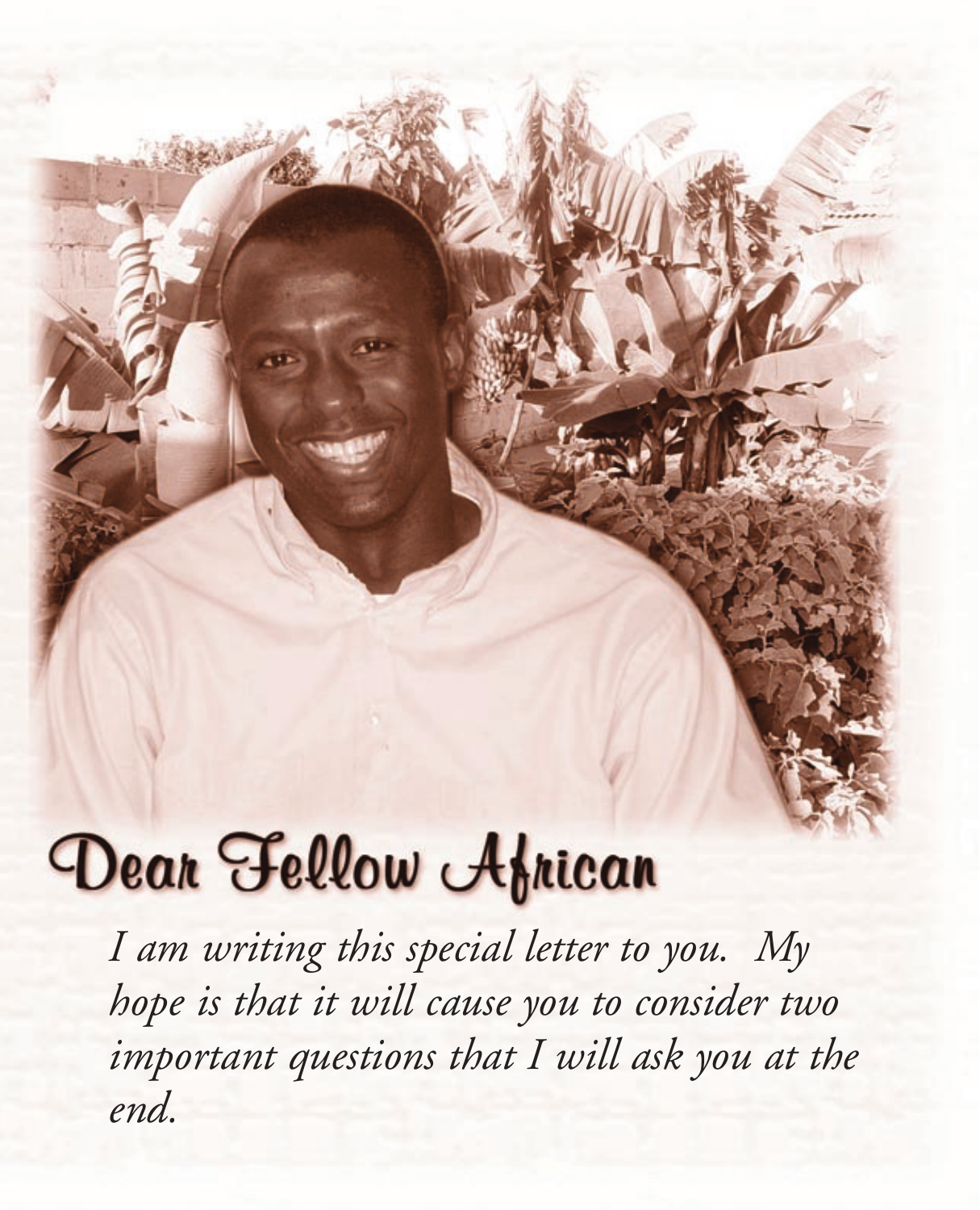*I was born and raised in the beautiful country of Gambia, having lived in Bakau. My father was and still is a prominent Muslim leader in the community.*

*Because of his devotion to Islam, he built a mosque and an Islamic school. He speaks weekly on a radio station, advising people on different life issues and religion.*

*As you can imagine I grew up also committed to Islam. I faithfully prayed and studied the Koran. I had heard of other faiths but, after all, I was a Gambian and all Gambians are Muslim.*

*But something happened after moving to the United States in 1989 to go to college.*

*My dream was to achieve a higher education and make a lot of money. I thought the U.S. was the place to go – after all, I saw American TV and movies! Although I was in this "Christian nation," I continued to pray five times a day, fast during Ramadan and work hard to earn my way to Heaven.*

*I never knew of any other religion but Islam. I had never been inside a church before or even touched the Bible. My understanding of Christians was limited to American TV and I assumed all Americans are Christians (like all Gambians are Muslims). Seeing them live an ungodly life on TV and movies, I had little respect for Christians or the Christian faith.*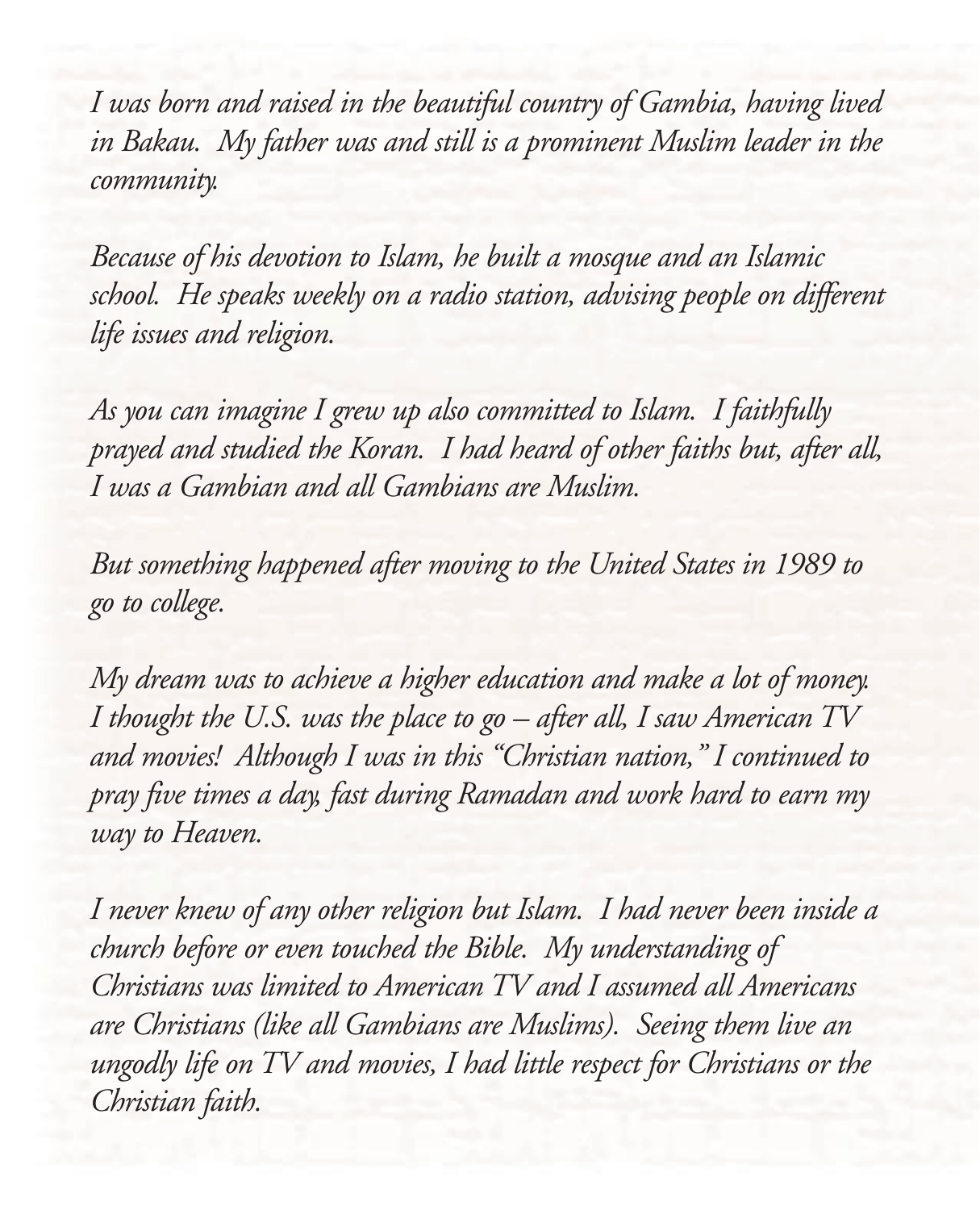## *A "Crazy American"*

*But something would change that in 1992. While living in America a co-worker befriended me. Still feeling like a stranger in a strange land, I appreciated her attention even if she continually shared a message I thought was crazy.*

*She was a Christian but different than what I thought Christians were like. Her faith was real. She shared her love of Jesus with me with a passion and clarity. Though I was impressed with her kindness and holiness, I still thought her message that Jesus died on a cross for my sins was wrong.*

*After months of sharing her faith with me, I visited her church. Because I was a devout Muslim I felt that I was sinning just walking into the church building. Yet, the people in the church were also very kind. But more surprisingly I felt a holy presence, a power in the room that I had never felt in a Mosque before. It felt good to be there, even safe. That presence left me wanting to learn more about the Christian faith.*

## *Unanswered Questions*

*I still had many unanswered questions. It was so hard to believe that the prophet Jesus, spoken of as the only sinless man in the Koran, could be God's only Son – who died for my sins.*

*I continued attending this church, asking many questions and still having doubts. One verse from the Bible spoke plainly of the real*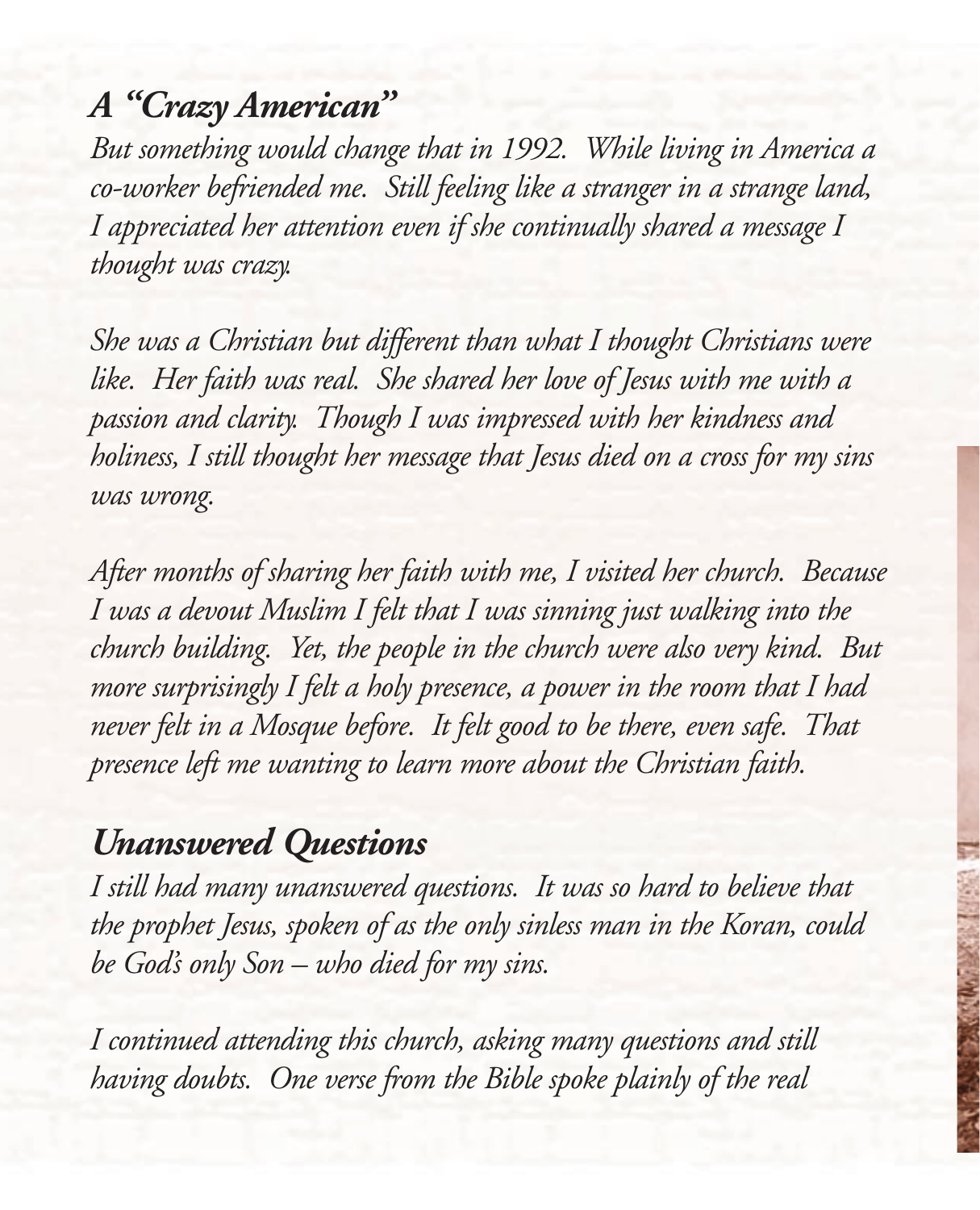*meaning of this Christian faith, "For God so loved the world that He sent His only begotten Son (Jesus) that whoever believes in Him (Jesus) shall not perish but have eternal life." (John 3:16)*

*It was not easy for me, a devout Muslim, to believe God could do such a thing. Even though I had prayed five times a day since childhood and respected all the laws of Islam, I never knew for sure I would make it to heaven. What if I displeased Allah at the end of my life? What if I didn't do enough?*



*But now this Christian faith told me that God loved me, even while I was a sinner. "While we were yet sinners Christ died for us." (Romans 5:8,9)*

*And that all my religious works could not get me to Heaven, only belief in Jesus.* 

*Yet I was still not 100% sure about faith in Jesus. I wanted proof of this God. It was too big of a decision, one that would change everything in my life to not be completely sure.*

*A Desperate Prayer I prayed a desperate prayer to God to prove Himself to me. Yes, I had taken time to study this*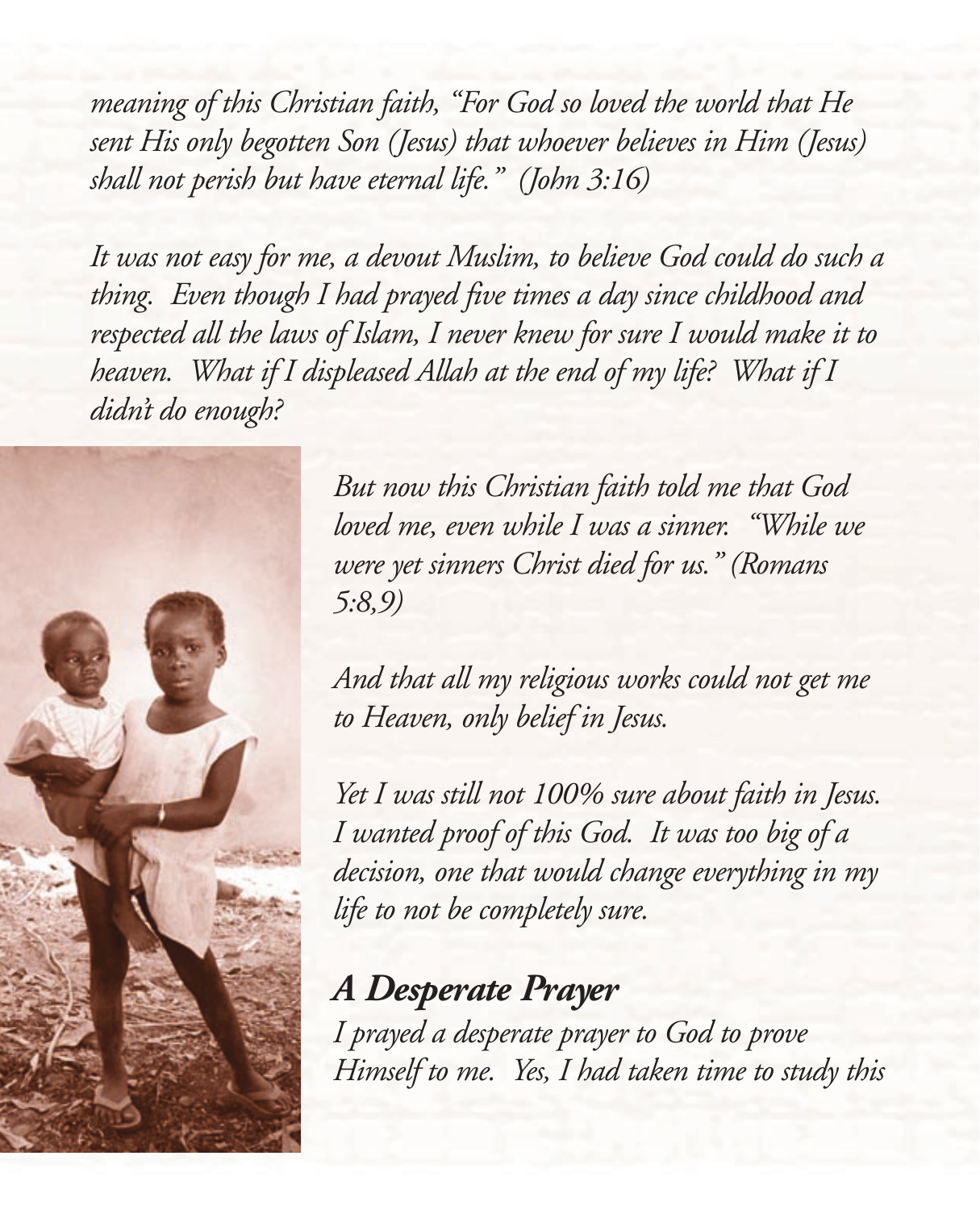*faith and look at the intellectual reasons to become a Christian but I needed more.*

*If Christianity is true, couldn't God touch me in such a way that I would have no doubts?*

*As I prayed, that same presence that I first felt in church came to me, only in a much greater and personal way. It fell on me and felt like both fire and electricity going through my body. I then began to speak a language I had never spoken before. (Though I speak three languages, this one was something new, a language I would later learn was heavenly!)*

*I realized in that very moment that "Jesus is the way, the truth and the life." My life would never be the same. And I knew I must tell all my friends, family and especially my fellow Africans.*

## *Two Most Important Questions*

*Which brings me back to you. Maybe, you have little or no real knowledge of who Jesus was and is. Maybe too you've judged Christians and Christianity based on American TV and movies.*

*But can I ask you what might be the two most important questions anyone can ask you? If you were to die this very day, do you know for sure that you would go to Heaven? And also, do you know, without a doubt, that God loves you – personally?*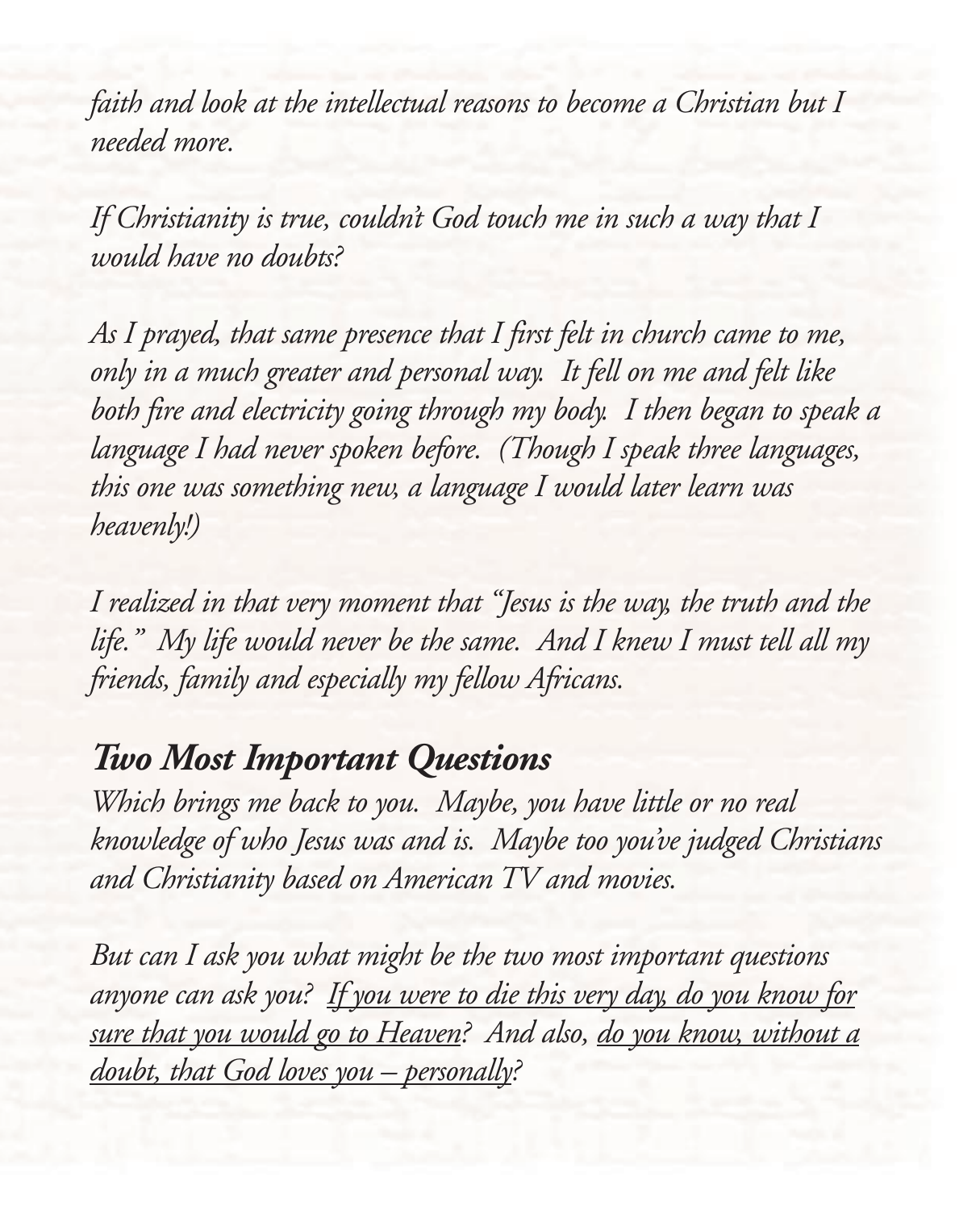*Maybe you are a devout Muslim or maybe you are running from God – either way today even as you read this letter you can answer "Yes" for yourself to my two questions.*

*Let me share briefly how.*

*First, maybe you have been as faithful as you could be to the Koran but you must begin by realizing that despite all your good works you have still sinned against God. Begin by confessing your sins (anger, lust, greed, etc.) to God. The Bible says, "If we confess our sins, He is faithful and just to forgive us our sins and cleanse us from all unrighteousness." (1 John 1:9)*

*Second, accept that Jesus was more than a great prophet but lived a sinless life, died on a cross for your sins and rose from the grave to save your soul because God loves you. "But God demonstrates His own love toward us, in that while we were still sinners, Christ died for us…we have now been justified by His blood, we shall be saved from the wrath of God through Him." (Romans 5:8,9)*

*Third, receive by faith the free gift of mercy and grace God gives you through Jesus His Son. "For by grace you have been saved through faith and not of yourselves, it is the gift of God; not as a result of (your) works, that no one should boast." (Ephesians 2:8,9)*

*Fourth, it all begins by simply talking to God. You can pray*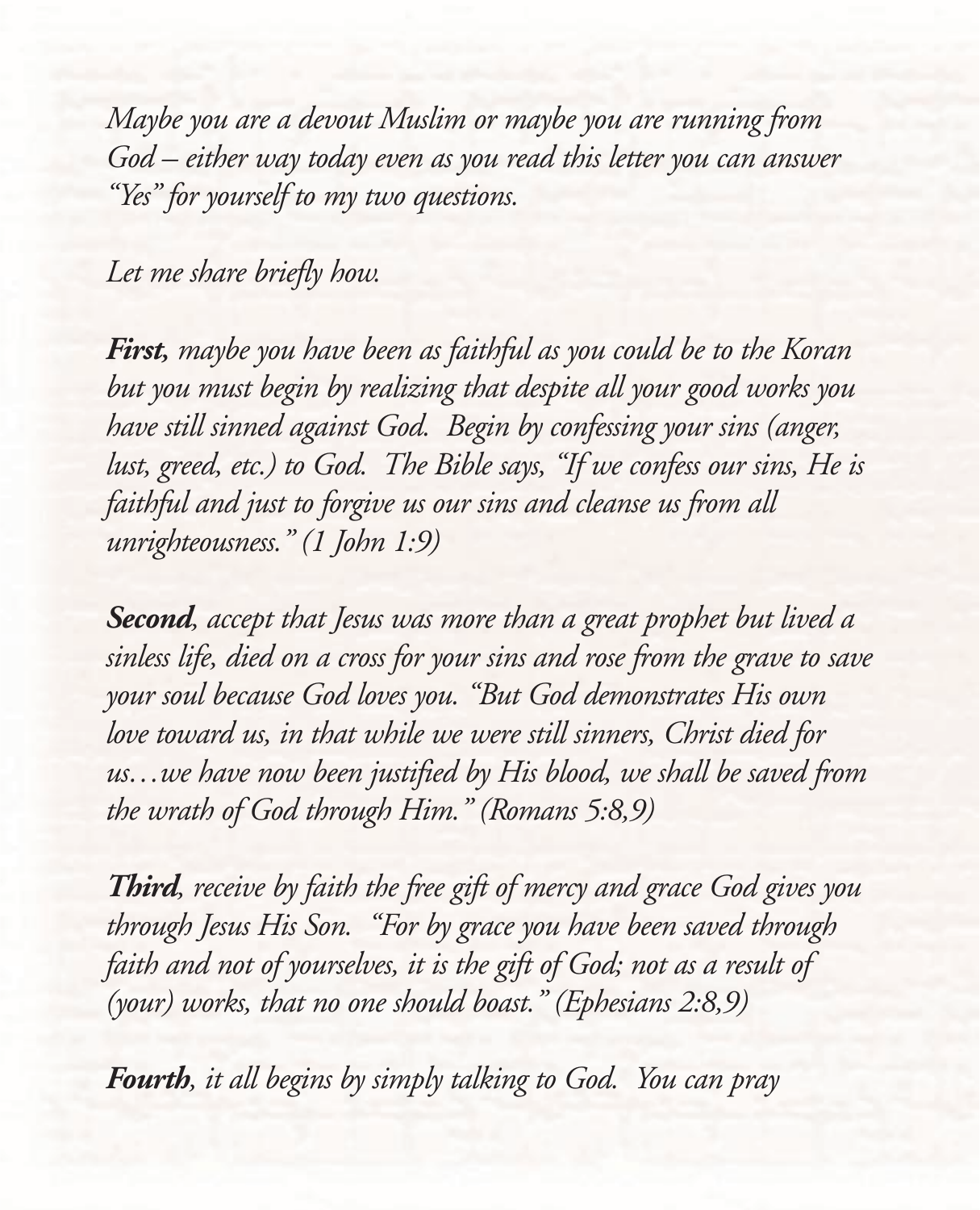*something like this:*

*"Dear Jesus, I have sinned against You. I believe You are the Son of God and I need Your grace and forgiveness today. I trust not in myself but in You alone to cleanse me and make me a new person. Thank You for dying on a cross to forgive all of my sins and for rising again to give me a new life. Amen."*

*Fifth, ask God to fill you with His Holy Spirit so that you might have the power to live a clean and good life for Him. "For we are His workmanship created in Christ Jesus for good works, which God prepared beforehand that you should walk in them." (Ephesians 2:10)*

*Sixth, find and commit to a group of other believers. Study God's Word and pray daily. Share your faith and the love of God with others.*

*Maybe you, like I did, have more questions. You can write me at:*

*Sulayman & Manuela Bah 2607 NE 92nd Avenue Vancouver, WA 98662*

(please keep reading on back)